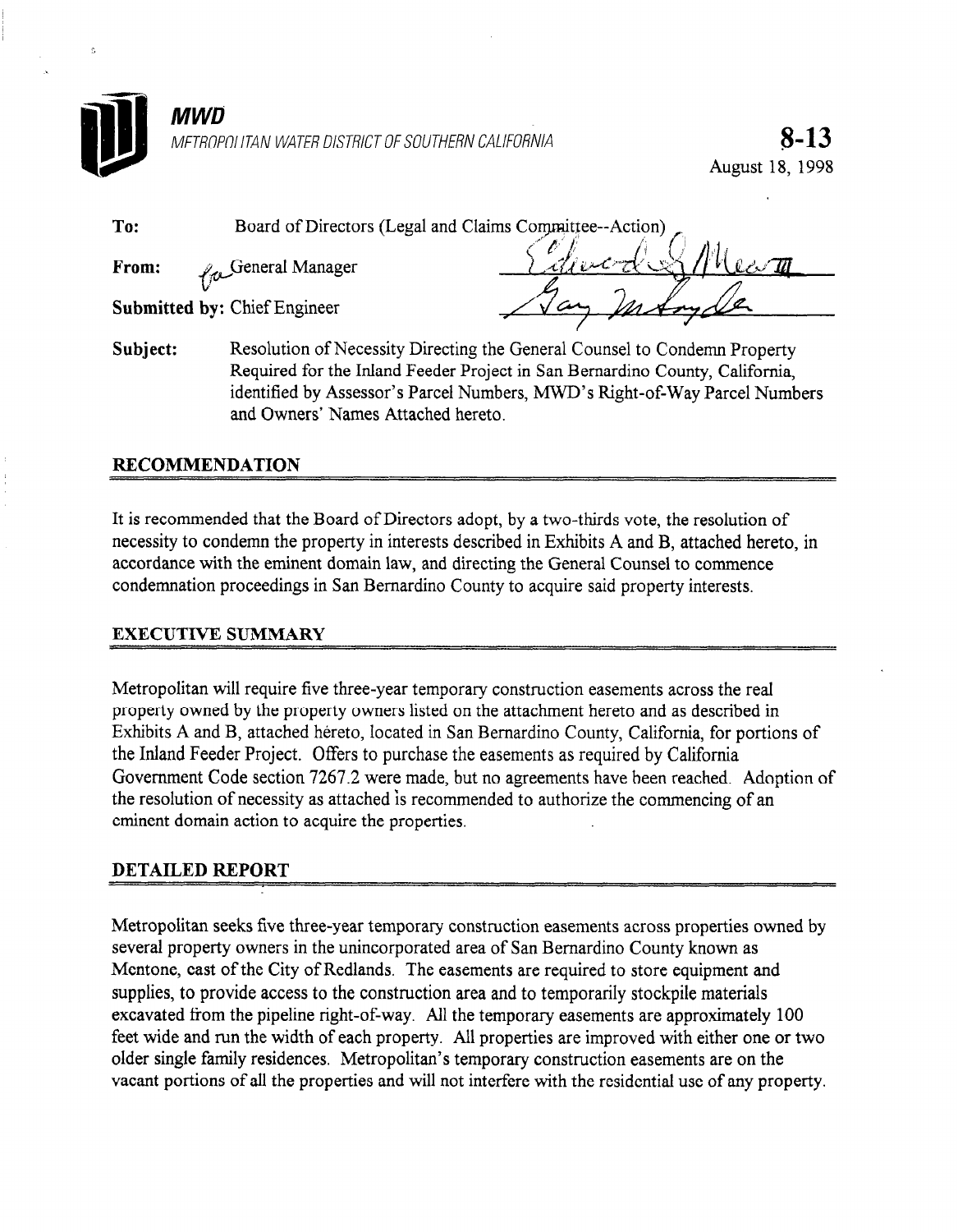$\ddot{\cdot}$ 

Parcel INFEDl-27-560TEA1, owned by Pamela R. Huffstutler (Hinckley), consists of 0.154 acres and has been appraised for \$5,100. Parcel INFEDl-27-610TEA1, owned by Lee and Rebecca Stiles, consists of 0.298 acres and has been appraised at \$6,700. Parcel INFEDl-27- 710TEA1, owned by Charles Y. Machain, consists of 0.230 acres and has been appraised at \$5,600. Parcel INFEDl-27-73OTEA1, owned by Larry E. Benjamin and Paul and Loretta Wright, consists of 0.230 acres and has been appraised at \$5,400. Parcel INFED27-770TEA1, owned by John and Barbara Hyman consists of 0.4340 acres and has been appraised at \$12,300.

On August 3, 1998, notices of intention to adopt a resolution of necessity and for an opportunity to appear and be heard before the Special Committee on Real Property Management on August 25, 1998, as to the necessity for the Project and the taking of the easements, were served on the property owners. The Eminent Domain Law requires an owner to provide a written request for a hearing within 15 days after the notice was served to be entitled to a hearing on the adoption of a resolution of necessity. A written summary of the hearing and recommendation of the Special Committee on Real Property Management is attached. The Special Committee voted to recommend approval of the proposed resolution of necessity.

Transmitted herewith is the form of resolution declaring the necessity of the Project and the acquisition of the temporary easements described in Exhibits A and B, attached thereto, and directing the General Counsel to commence condemnation proceedings in San Bernardino County to acquire the temporary easements.

On February 9, 1993, your Board certified that the Final Environmental Impact Report for the Inland Feeder Project had been completed in compliance with the California Environmental Quality Act (CEQA) and the State Guidelines, and that it had reviewed and considered the information contained in that document. Your action on the subject resolution is therefore in compliance with CEQA. No further environmental documentation or review is necessary for your Board to act on this request.

ks: 11687

Attachment(s)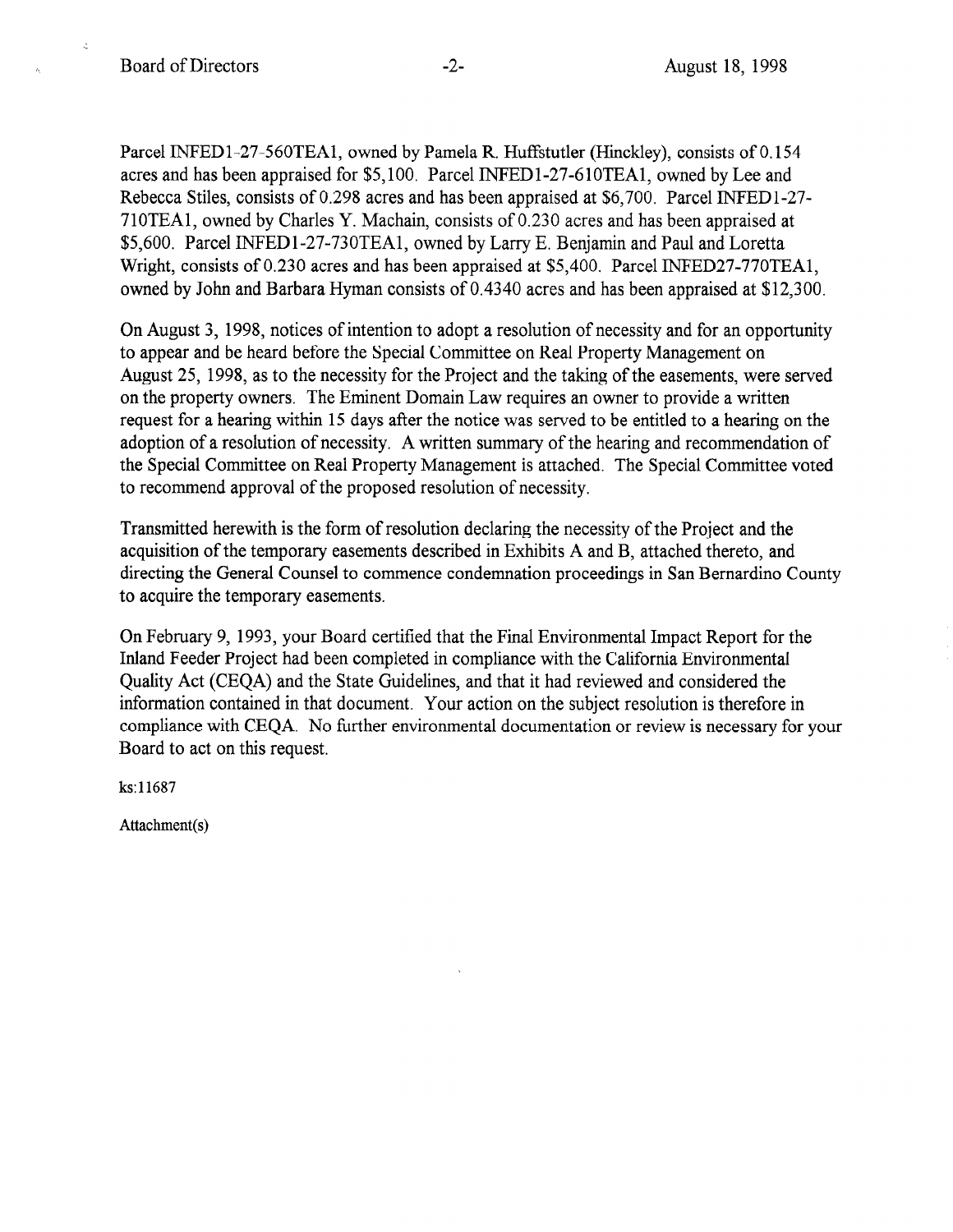Attachment to 8-13 Engineering Division August 20, 1998 Page 1 of 1

## SUMMARY OF HEARING AND RECOMMENDATION OF THE SPECIAL COMMITTEE ON REAL PROPERTY MANAGEMENT REGARDING ADOPTION OF A RESOLUTION OF NECESSITY TO CONDEMN PROPERTY FOR THE INLAND FEEDER PROJECT

 $\mathbb{R}^2$ 

On August 25, 1998, at the offices of The Metropolitan Water District of Southern California, located at 350 South Grand Avenue, Los Angeles, California 90071, Room 3 11, a hearing was held by the Special Committee on Real Property Management of the Board of Directors. Committee Chairman Jerry Ring presided. The Committee was called to order and a quorum was present.

Senior Deputy General Counsel Lauren Brainard advised the Committee that it has been delegated the authority by Metropolitan's Board of Directors to hold the hearing required by law as a prerequisite to the adoption of a resolution of necessity to acquire property through the exercise of the eminent domain power. The purpose of the hearing is to allow the Committee to exergive or the gradient domain politician regarding whether the measure of the community make a determination regarding whether the plane interest and necessity require the proposed the greatest public greatest private and the manner that where the enough comparison when ne greatest public good?

Mr. Brainard further advised the Committee that the offer to purchase the easements had been with **Dramaru** further advised the Committee that the other to purchase the easements had been made to the owners in accordance with the law. The owners were provided written notice of the hearing, but no request to appear was received and no appearance was made.

Mr. Brainard made a presentation regarding the Inland Feeder Project and identified the subject properties located in San Bernardino County along Opal Avenue. Five three-year temporary construction easements are required along the back side of five properties. The temporary easements are necessary for lay down storage and construction of the pipeline within Metropolitan's right-of-way. The properties are all improved with single family residences but vacant where Metropolitan's take is to occur. Mr. Brainard advised further that Metropolitan's take will not interfere with the use of the properties.

Director Barbosa inquired about fencing around the easement area and Mr. Brainard stated that the easement area would be fully fenced by the contractor prior to construction.

Director Wein inquired about liability of the property owners and Mr. Brainard stated that Metropolitan assumed all liability in connection with the construction of the pipeline.

The Committee voted to recommend adoption of the resolution of necessity.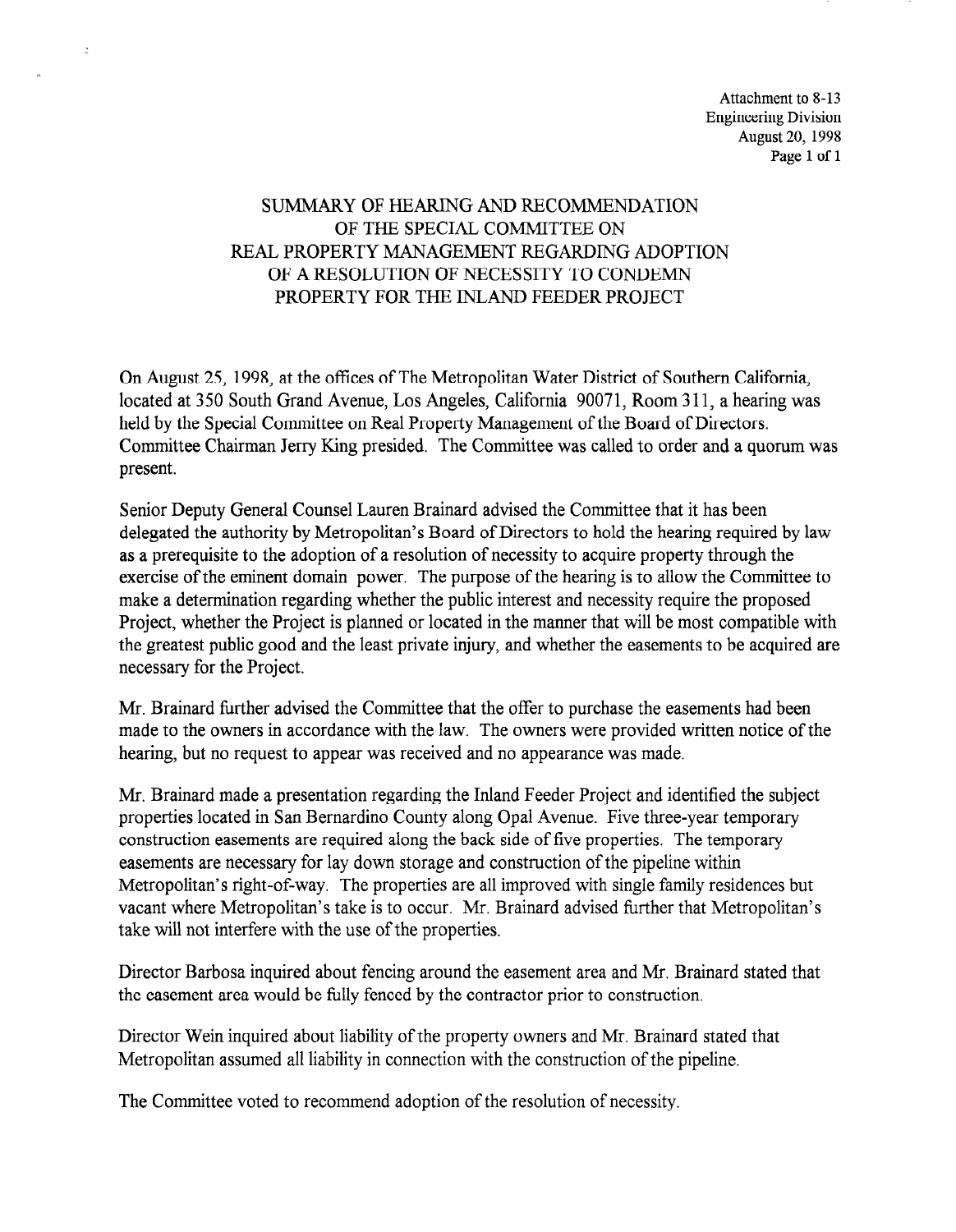Attachment to 8-13 Engineering Division August 20, 1998 Page 1 of 2

#### **RESOLUTION**

 $\frac{1}{2}$  ,  $\frac{1}{2}$ 

## A RESOLUTION OF THE BOARD OF DIRECTORS OF THE METROPOLITAN WATER DISTRICT OF SOUTHERN CALIFORNIA DIRECTING THE CONDEMNATION OF CERTAIN PROPERTY SITUATED IN THE COUNTY OF SAN BERNARDINO (INLAND FEEDER PROJECT)

BE IT RESOLVED by the Board of Directors of The Metropolitan Water District of Southern California (the "District").

Section 1. The District's Board hereby finds and determines that the public interest and necessity require, for public use, the construction, operation and maintenance of water conveyance facilities ("Inland Feeder Project") in the County of San Bernardino for the transportation and distribution of water for use within the District's boundaries and that certain properties situated in the County of San Bernardino are necessary therefor.

Section 2. The temporary easements to be acquired for the public use set forth in  $\frac{S(\alpha, \alpha)}{2}$ . The temporary case members to be acquired for the parche ase set to  $\frac{1}{2}$  incorporated here incorporated here in Exhibits  $B$  attached hereto and incorporated hereto and incorporated here is  $\frac{1}{2}$ incorporated herein by reference and shown on Exhibits B attached hereto and incorporated herein by reference.

Section 3. The District's Board hereby declares its intention to acquire the  $t$  decided by a and Exhibits B and B and B and B and B and B and B at the model in exhibit  $\alpha$  and  $\beta$ temporary easements described in Exhibits A and B attached, by proceedings in eminent domain as authorized by the Metropolitan Water District Act (Stats. 1969, Ch. 209, as amended).

Section 4. The District's Board hereby finds and determines that the proposed Project is planned or located in the manner that will be most compatible with the greatest public good and the least private injury.

Section 5. The District's Board hereby finds and determines that the temporary easements described in Exhibits A and B attached hereto are necessary for the proposed Project.

Section 6. The District's Board hereby finds and determines that the offer required by Government Code section 7267.2 has been made to the owners of record of the properties described in Exhibits A and B, attached hereto.

Section 7. The District's General Counsel is hereby directed to commence proceedings in the Superior Court of California, County of San Bernardino for the purpose of condemning and acquiring the temporary easements described in Exhibits A and B attached hereto, and to take such steps as may be necessary to secure an order of court permitting the District to take possession of the easements described in Exhibits A and B attached hereto for the uses and purposes herein described. He is authorized to take such actions and steps as he deems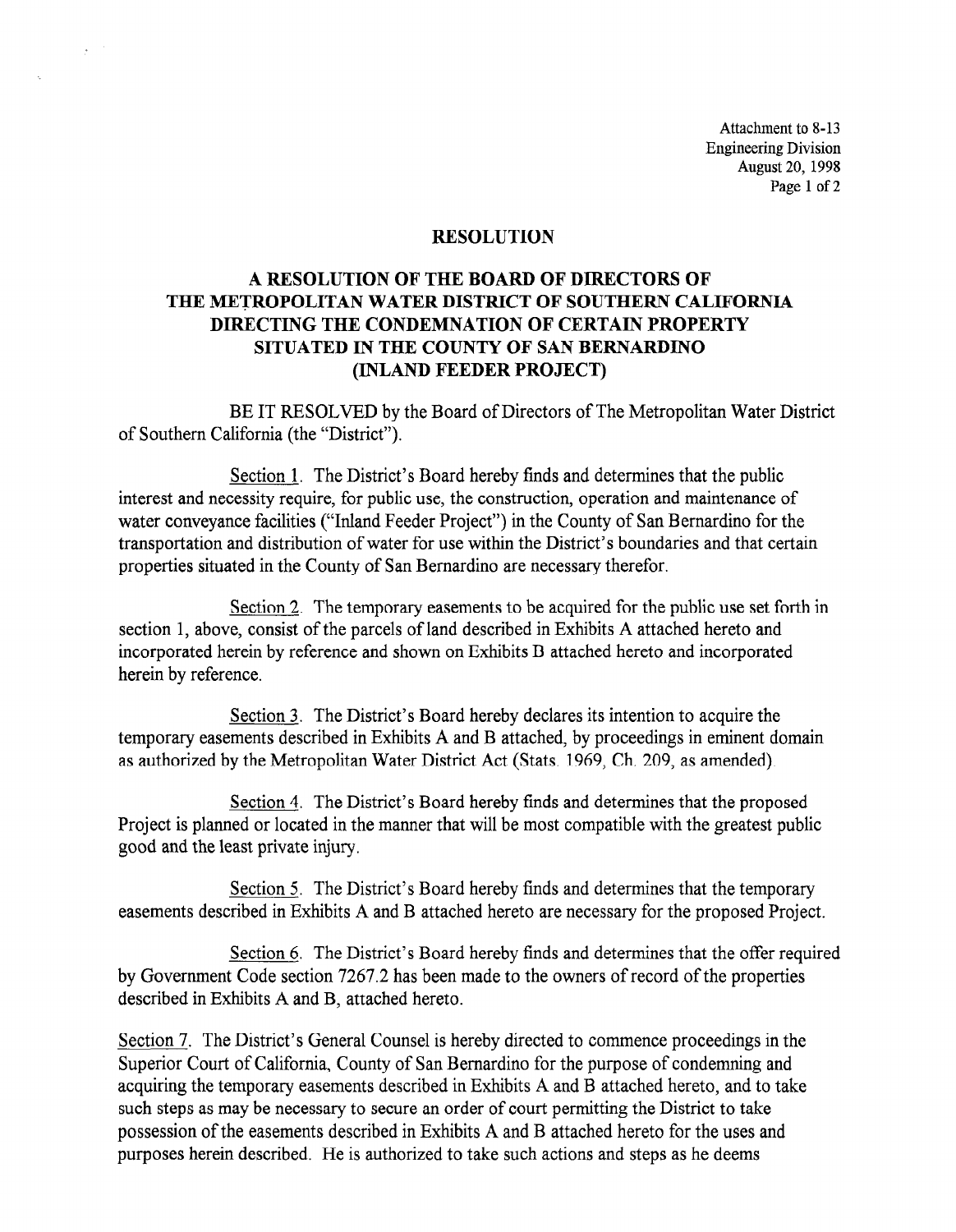Attachment to 8-13 Engineering Division August 20, 1998 Page 2 of 2

necessary in connection with such proceedings, including the amending of the complaint to reduce the extent of the easements to be acquired so as to reduce the compensation payable in the action where such change could not substantially impair the construction and operation of the said public works, and to incur expenses necessary and incidental to the action.

I HEREBY CERTIFY that the foregoing resolution was adopted at the meeting of the Board of Directors of The Metropolitan Water District of Southern California held the 15th day of September, 1998, by vote of two-thirds of all its members, and I further certify that the foregoing is a full, true and correct copy of the resolution.

> Executive Secretary The Metropolitan Water District of Southern California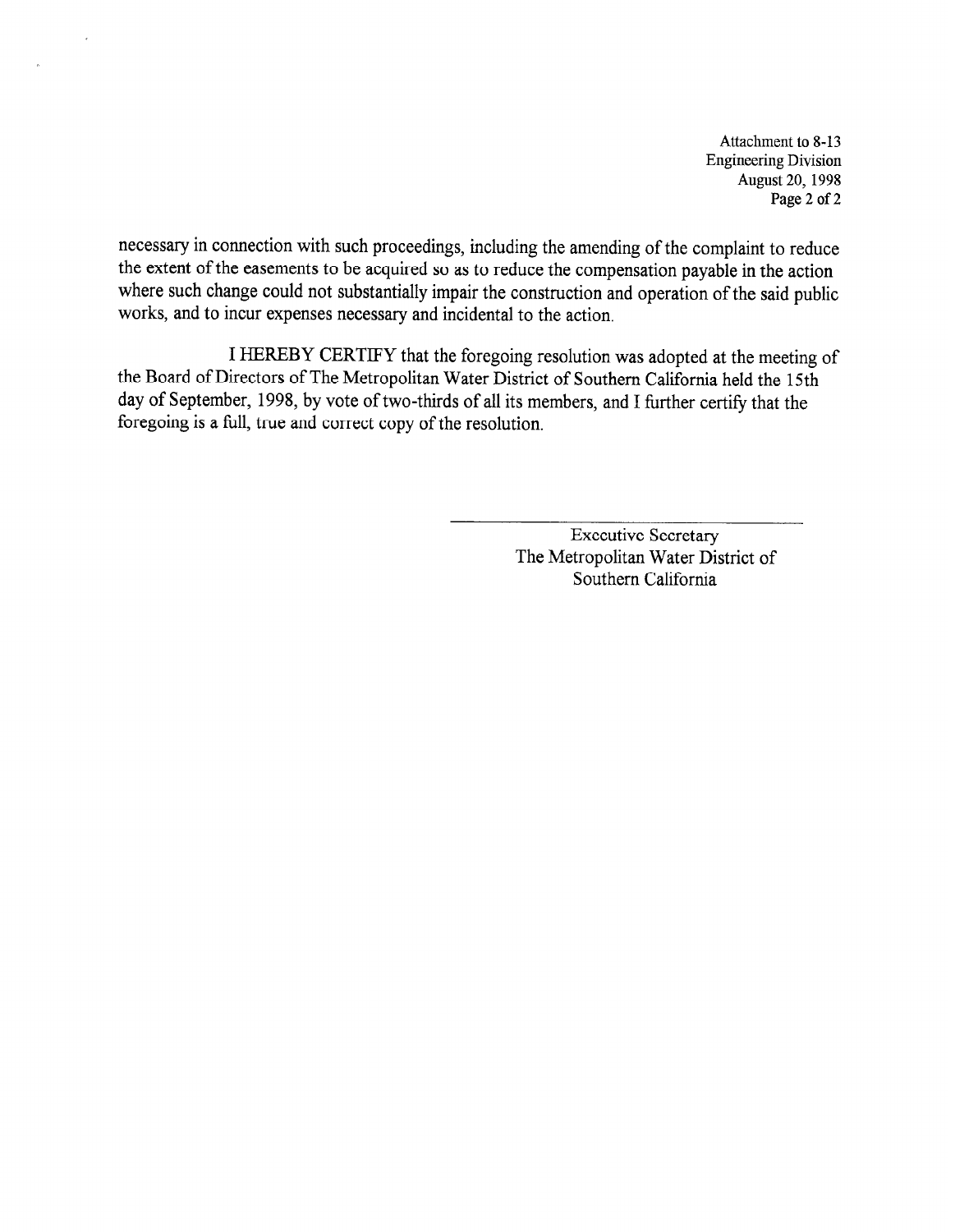Exhibit A to 8-13 Engineering Division August 20,199s Page 1 of 11

## EXHIBIT A

1. A temporary easement for a term of three (3) years commencing on the effective date of an order for possession, in the property located in the County of San Bernardino, State of California, described herein as Parcels INFEDl-27-560TEA1, -6lOTEA1, -7lOTEA1, -730TEAl and -770TEAl and as shown on Exhibit B, attached hereto, for purposes of construction of a water conveyance pipeline, and subject to the following conditions:

> Prior to termination of the easement, all facilities placed on the property by Metropolitan or its contractor shall be removed and the property and any improvements located thereon shall be restored or repaired to a condition as near as practicable to the condition that existed prior to Metropolitan's use of the easement.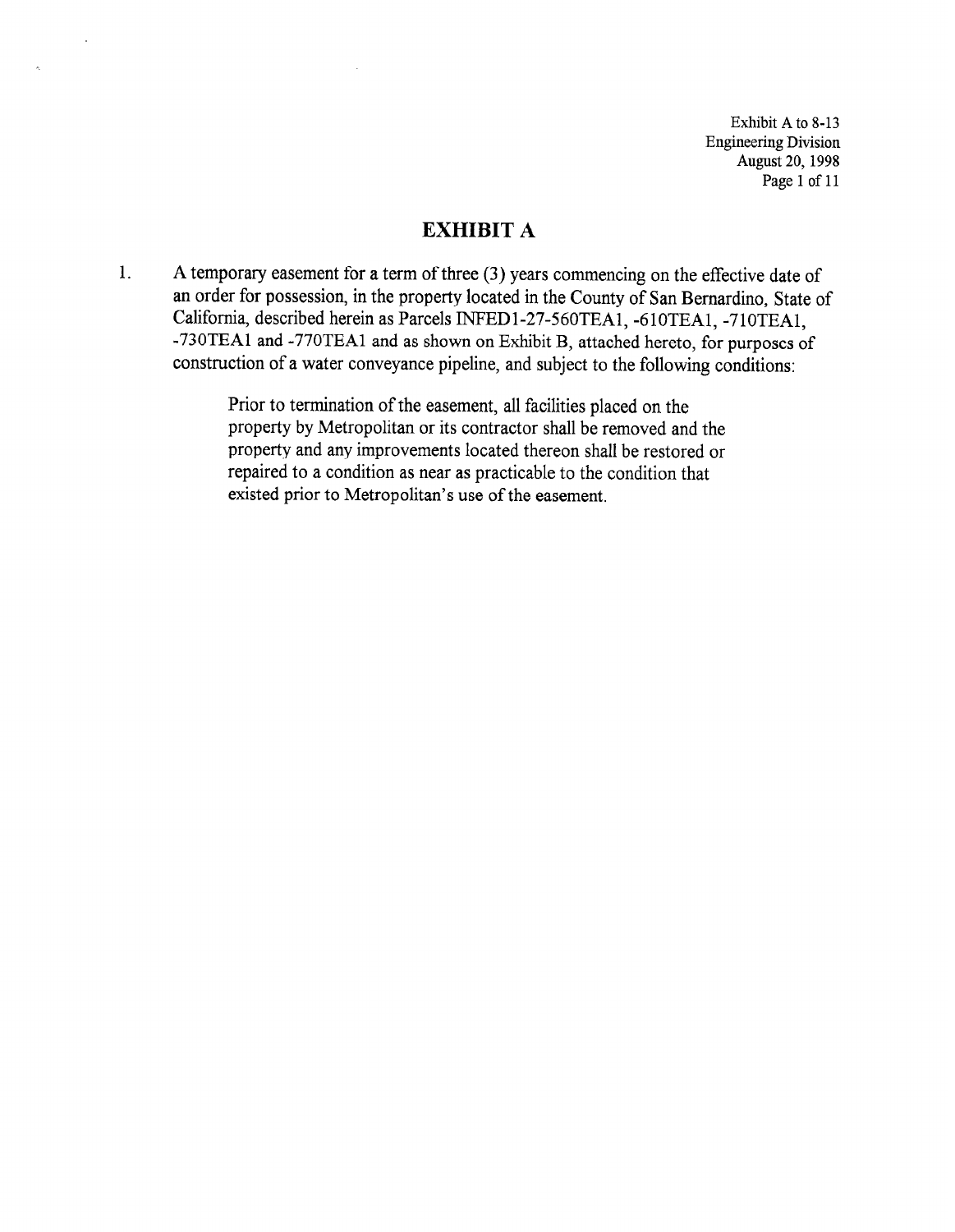Exhibit A to 8-13 Engineering Division August 20, 1998 Page 1 of 11

# **ATTACHMENT**

 $\sim 10^{-10}$ 

 $\hat{c}_i$ 

| <b>ASSESSOR'S PARCEL</b><br>NO. | <b>MWD PARCEL NO.</b>    | <b>PROPERTY OWNERS</b>                           |
|---------------------------------|--------------------------|--------------------------------------------------|
| 0298-023-14, -17 and -18        | <b>INFED1-27-560TEA1</b> | Pamela R. Huffstutler<br>(Hinckley)              |
| 0298-023-03                     | <b>INFED1-27-610TEA1</b> | Lee W. and Rebecca N. Stiles                     |
| 0298-013-02                     | <b>INFED1-27-710TEA1</b> | Charles Y. Machain                               |
| 0298-013-03                     | <b>INFED1-27-730TEA1</b> | Larry E. Benjamin and Paul<br>and Loretta Wright |
| 0298-013-24                     | <b>INFED1-27-770TEA1</b> | John R. and Barbara A.<br>Hyman                  |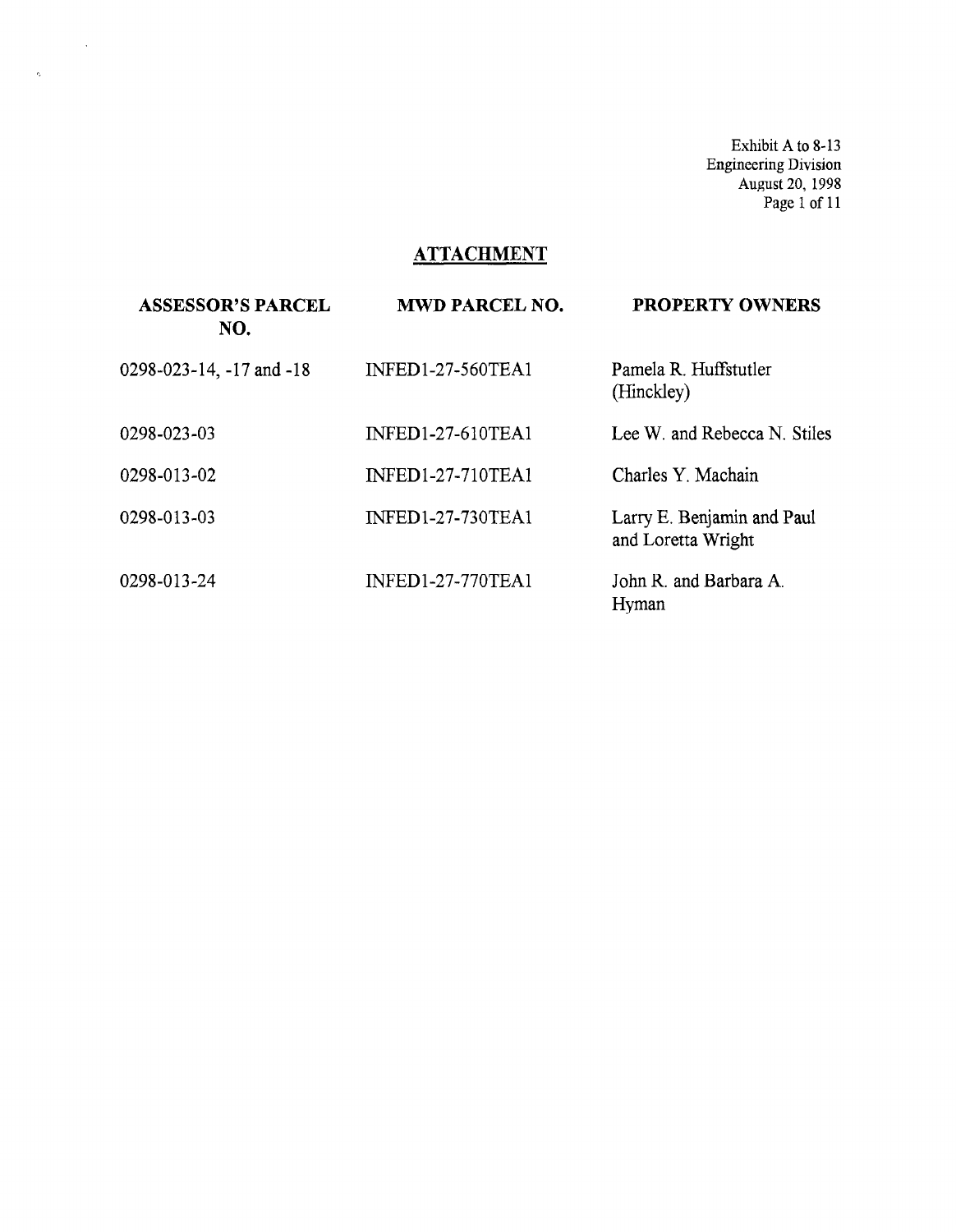Exhibit A to 8-13 Engineering Division August 20, 1998 Page 2 of 11

### EXHIBIT A

INFED 1-27-560TEAl (Temporary Easement) Pamela R. Huffstutler

The most easterly 100 feet of Lot 8, Tract No. 2112 as shown on map recorded in Book 30, page 72 of Maps in the Office of the County Recorder of the County of San Bernardino, State of California.

PREPARED UNDER MY SUPERVISION

Peter G. Wiseman P.L.S. 6241

Date

 $\ddot{\phantom{1}}$ 

PGW\p:\.\infed1\27\legal\560tea1.doc March 16, 1998

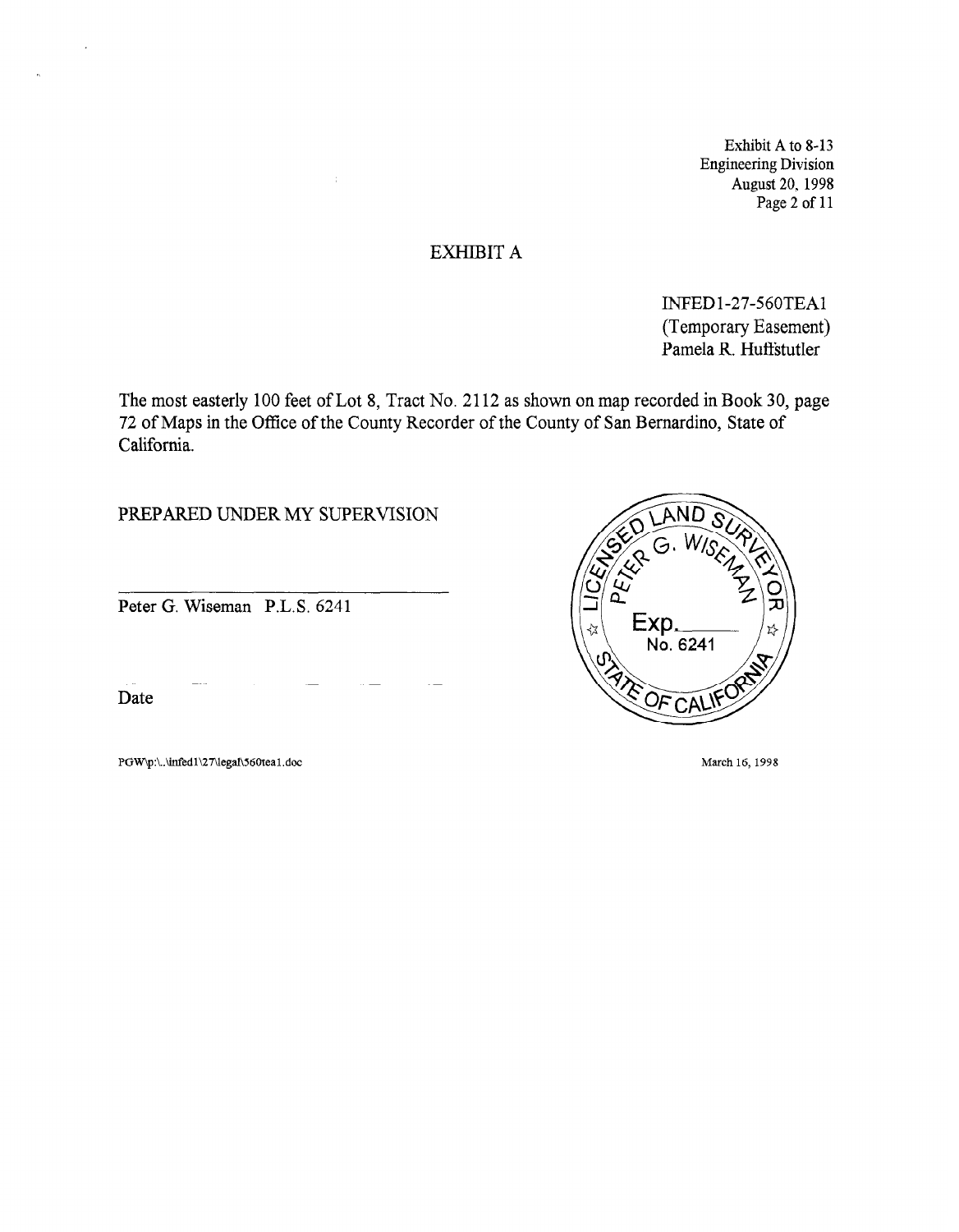Exhibit A to S-13 Engineering Division August 20, 1998 Page3 of 11

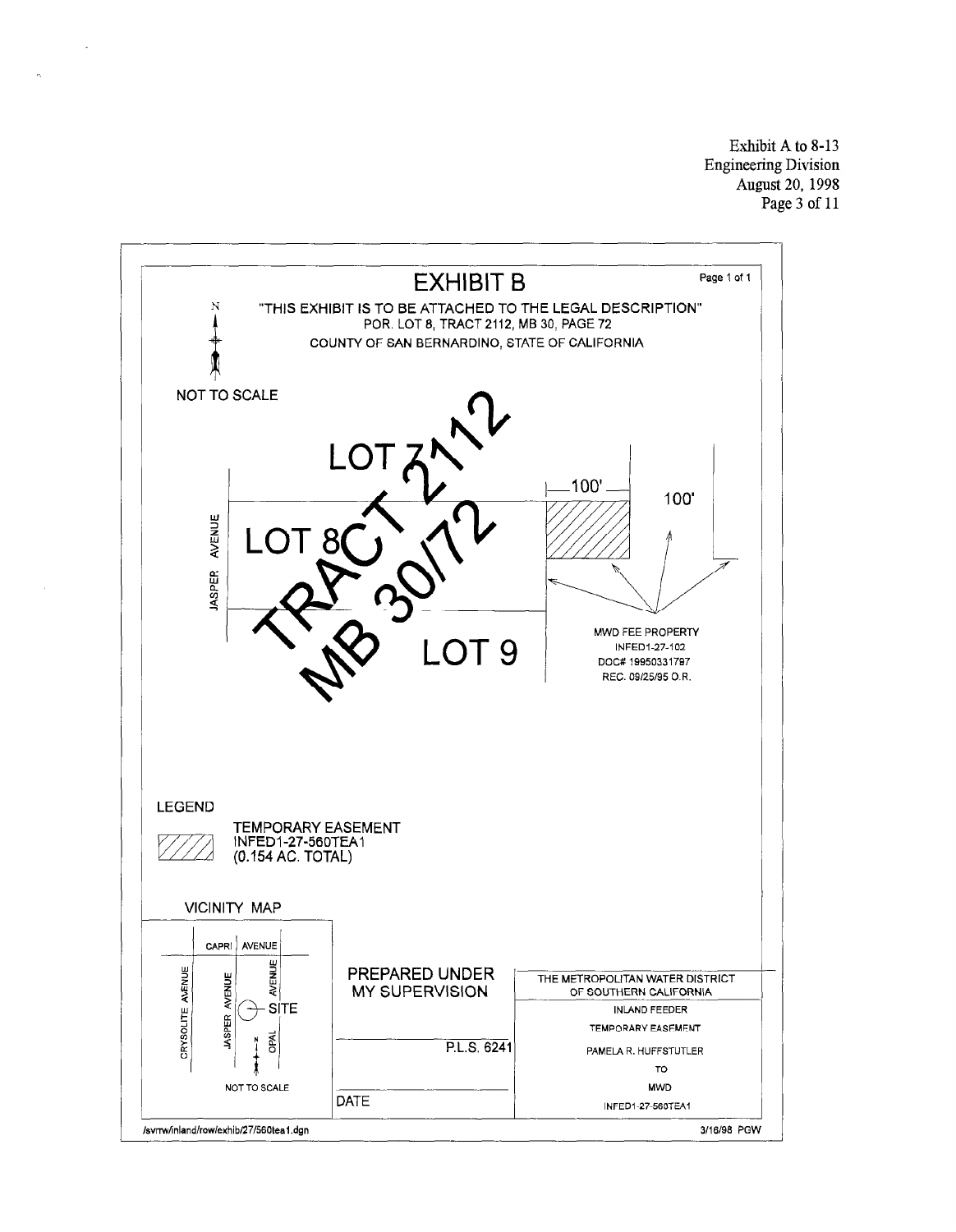Exhibit A to 8-13 Engineering Division August 20, 1998 Page 4 of 11

### EXHIBIT A

INFEDl-27-610TEAl (Temporary Easement) Lee W. and Rebecca N. Stiles, Trustees

The easterly 100 feet of Lot 6, Tract No. 2112 in the County of San Bernardino, State of California, as shown on map recorded in Book 30, page 72 of Maps in the Office of the County Recorder of said County as measured at right angles to the easterly line of said Lot 6.

PREPARED UNDER MY SUPERVISION

Peter G. Wiseman P.L.S. 6241

Date

 $\hat{\sigma}_i$ 

PGW\p:\.\infed1\27\legal\610tea1.doc March 16, 1998

Exp. No. 6241 E OF CAL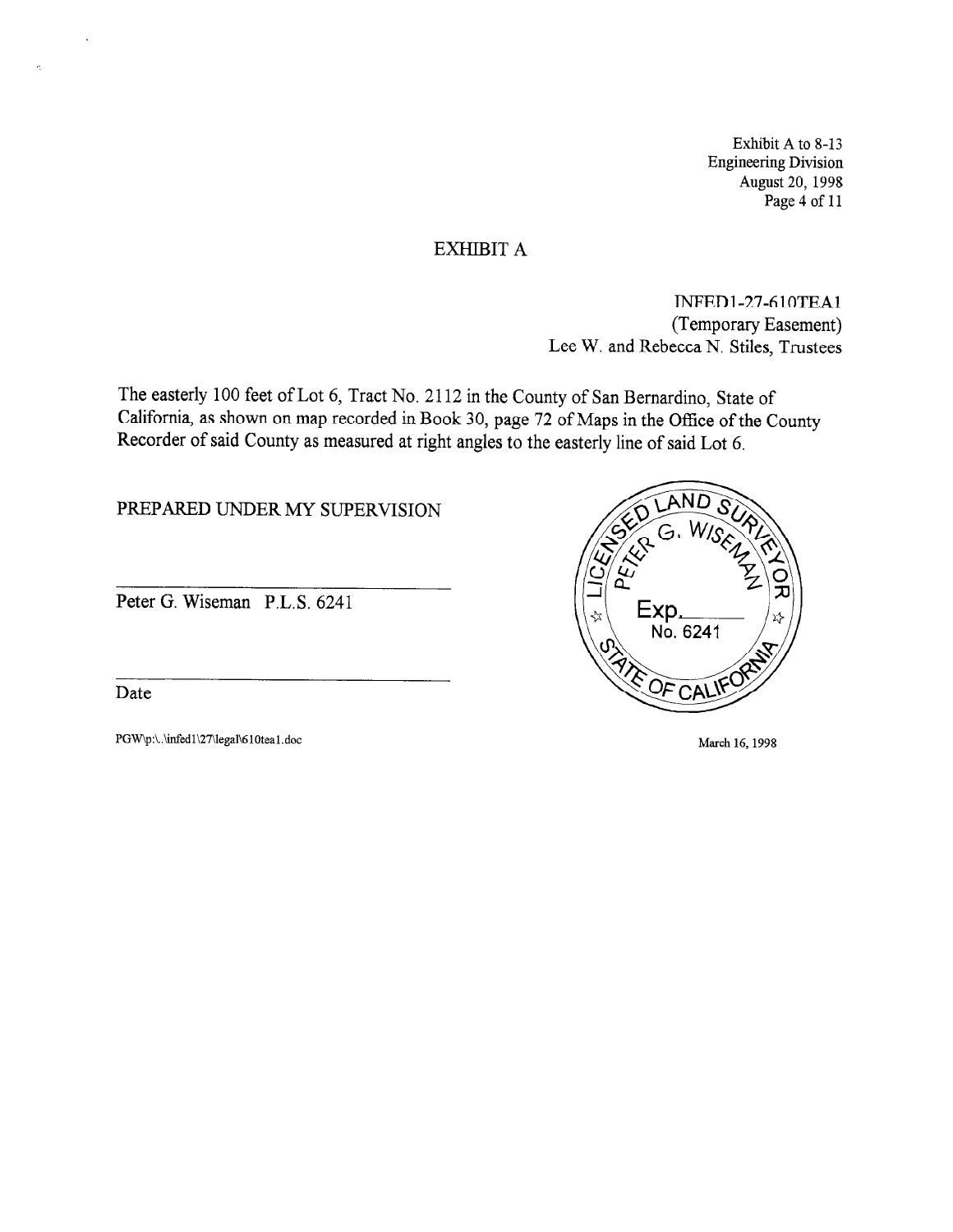Exhibit A to 8-13 Engineering Division August 20, 1998 Page 5 of 11

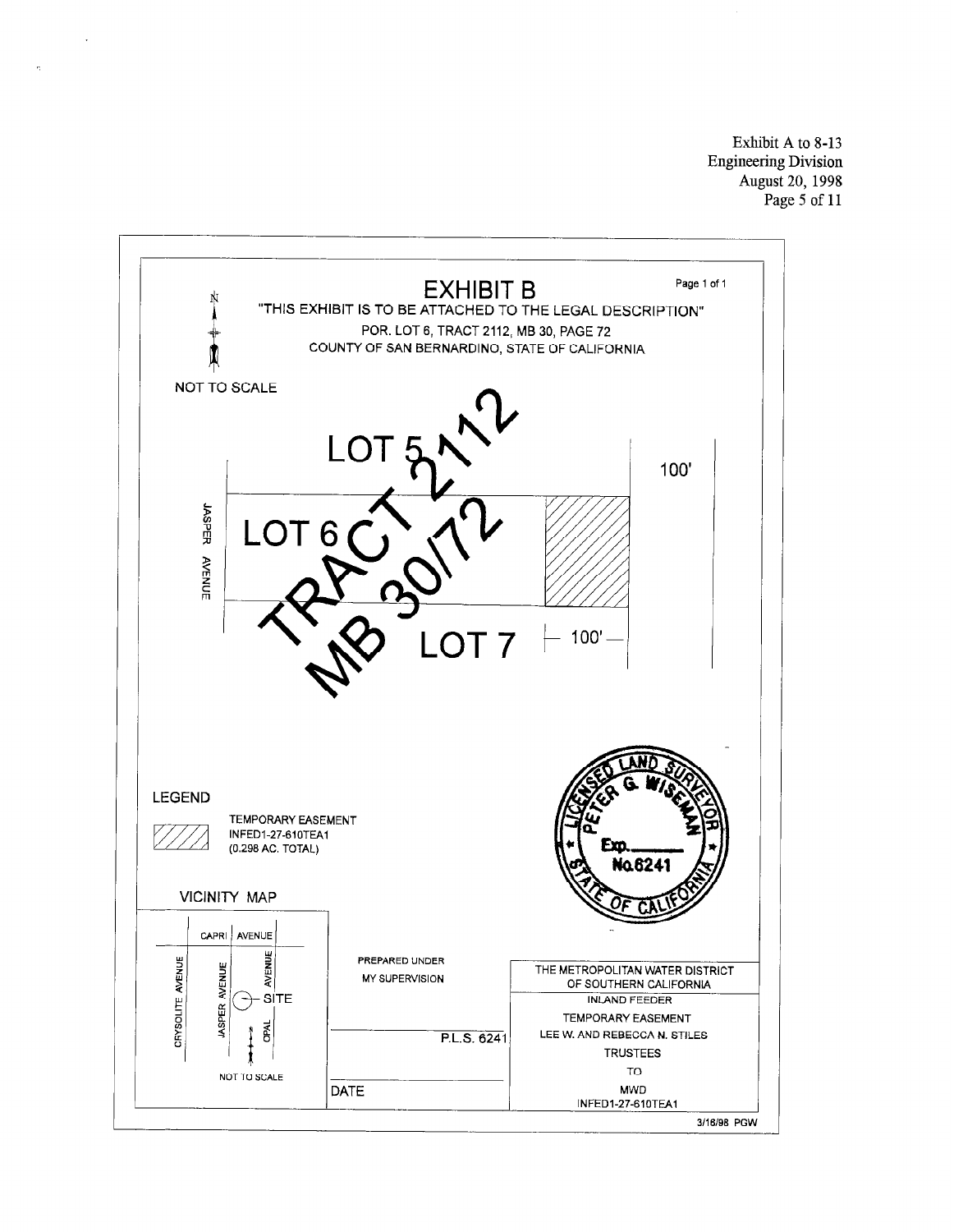Exhibit A to 8-13 Engineering Division August 20, 1998 Page 6 of 11

## EXHIBIT A

INFEDl-27-710TEAl (Temporary Easement) Charles Y. Machain

The easterly 100 feet of the south half of Lot 3, Tract No. 2112 in the County of San Bernardino, State of California, as shown on map recorded in Book 30, page 72 of Maps in the Office of the County Recorder of said County as measured at right angles to the easterly line of said Lot 3.

PREPARED UNDER MY SUPERVISION

Peter G. Wiseman P.L.S. 6241

Date

 $\tilde{\mathcal{C}}$ 

PGW\p:\..\infed1\27\legal\710tea1.doc March 16, 1998

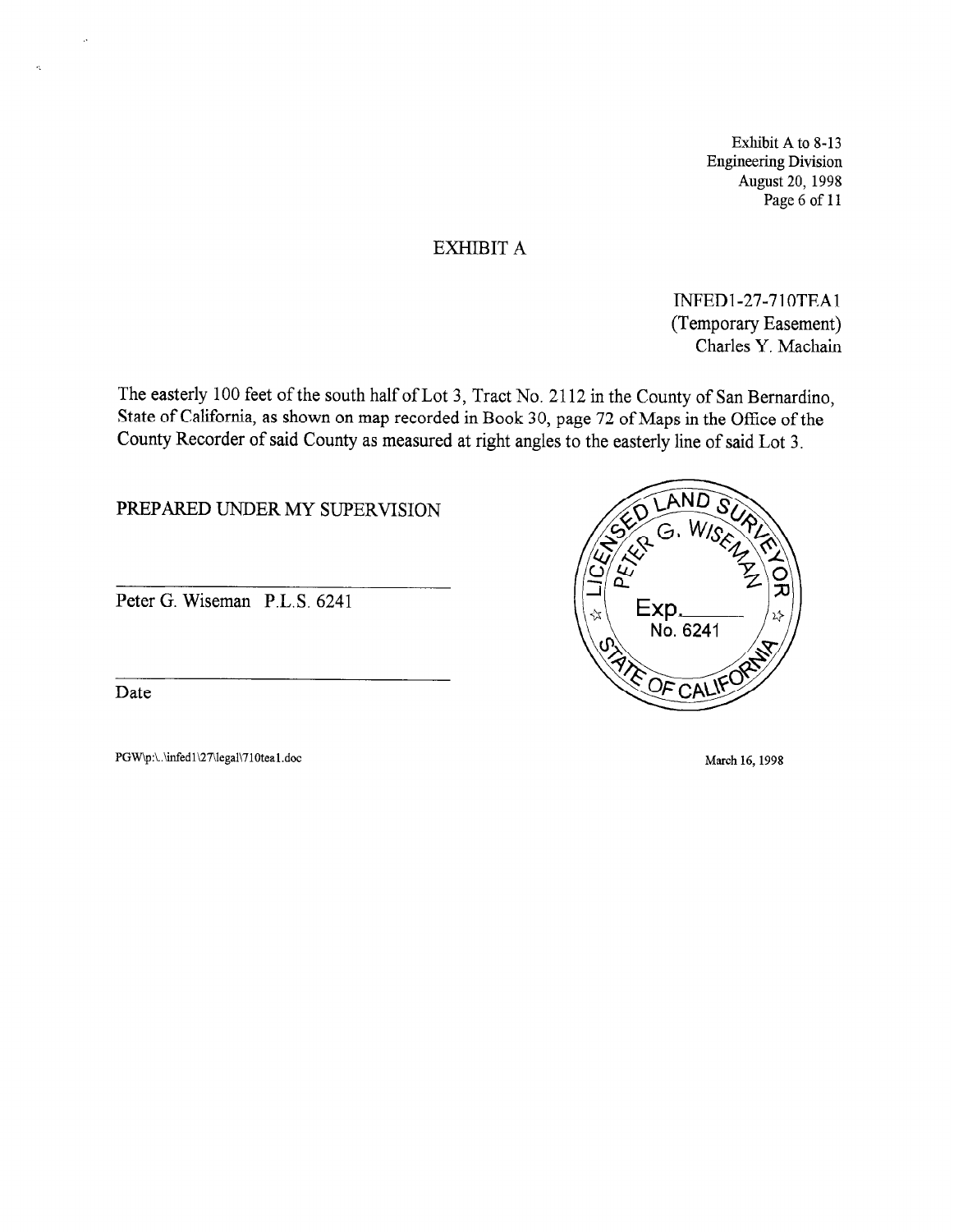Exhibit A to 8-13 Engineering Division August 20, 1998 Page 7 of 11



 $\tilde{\mathbf{r}}_i$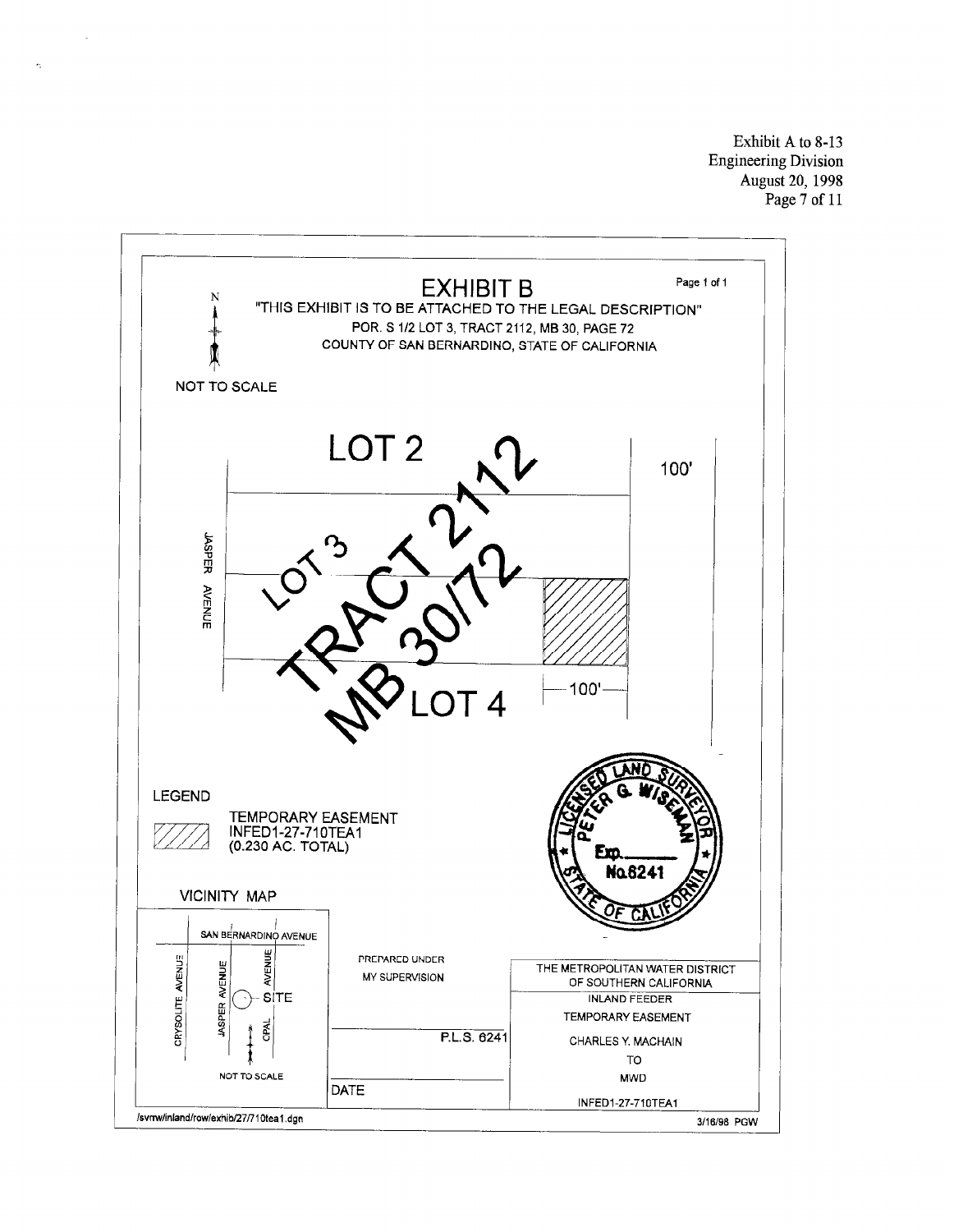Exhibit A to 8-13 Engineering Division August 20, 1998 Page 8 of 11

### EXHIBIT A

INFED l-27-73 OTEAl (Temporary Easement) Larry E. Benjamin

The easterly 100 feet of the north half of Lot 3, Tract No. 2112 in the County of San Bernardino, State of California, as shown on map recorded in Book 30, page 72 of Maps in the Office of the County Recorder of said County as measured at right angles to the easterly line of said Lot 3.

PREPARED UNDER MY SUPERVISION

Peter G. Wiseman P.L.S. 6241

Date

k,

PGW\p:\.\infed1\27\legal\730tea1.doc March 16, 1998

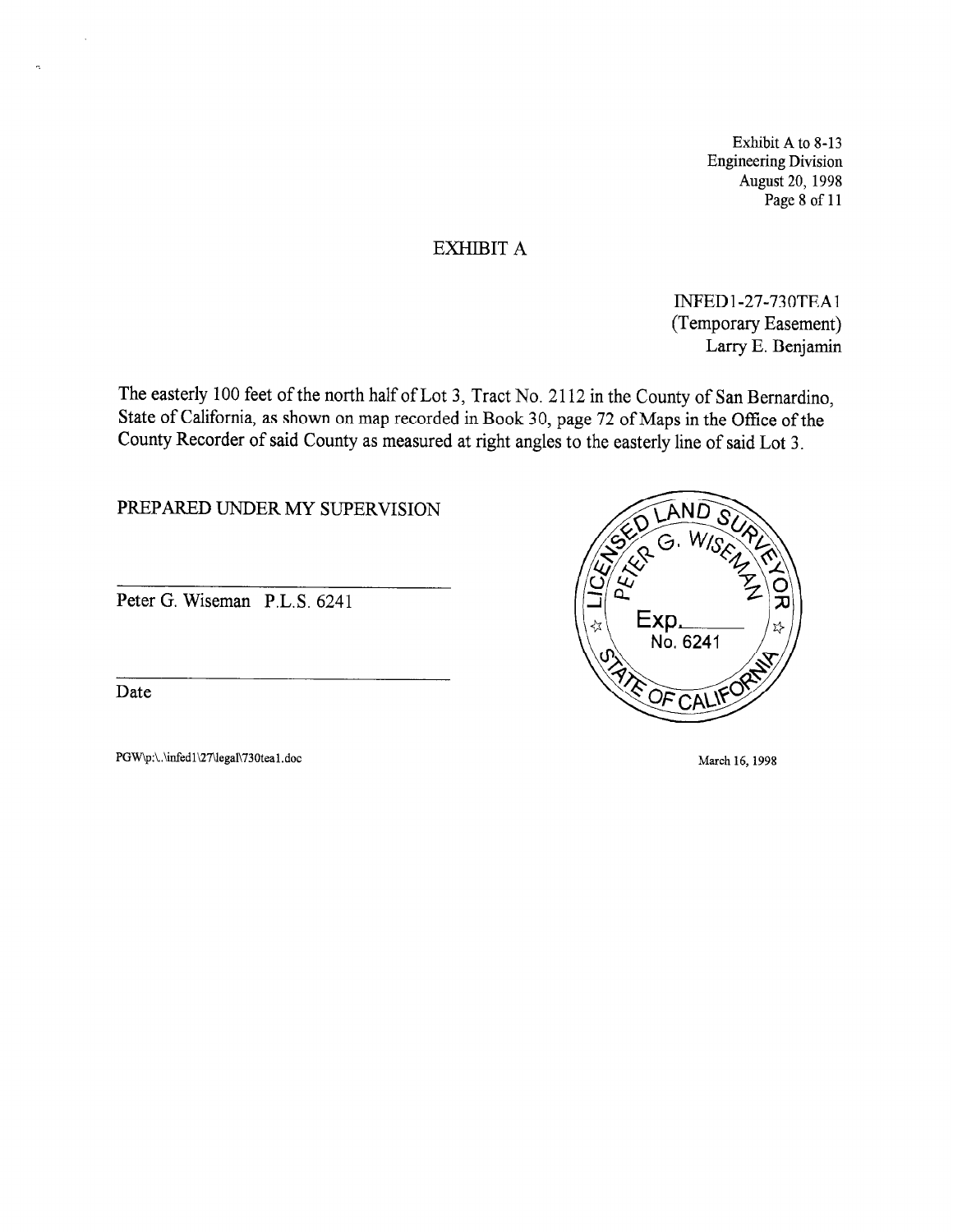Exhibit A to 8-13 Engineering Division August 20, 1998 Page 9 of 11



 $\hat{c}_k$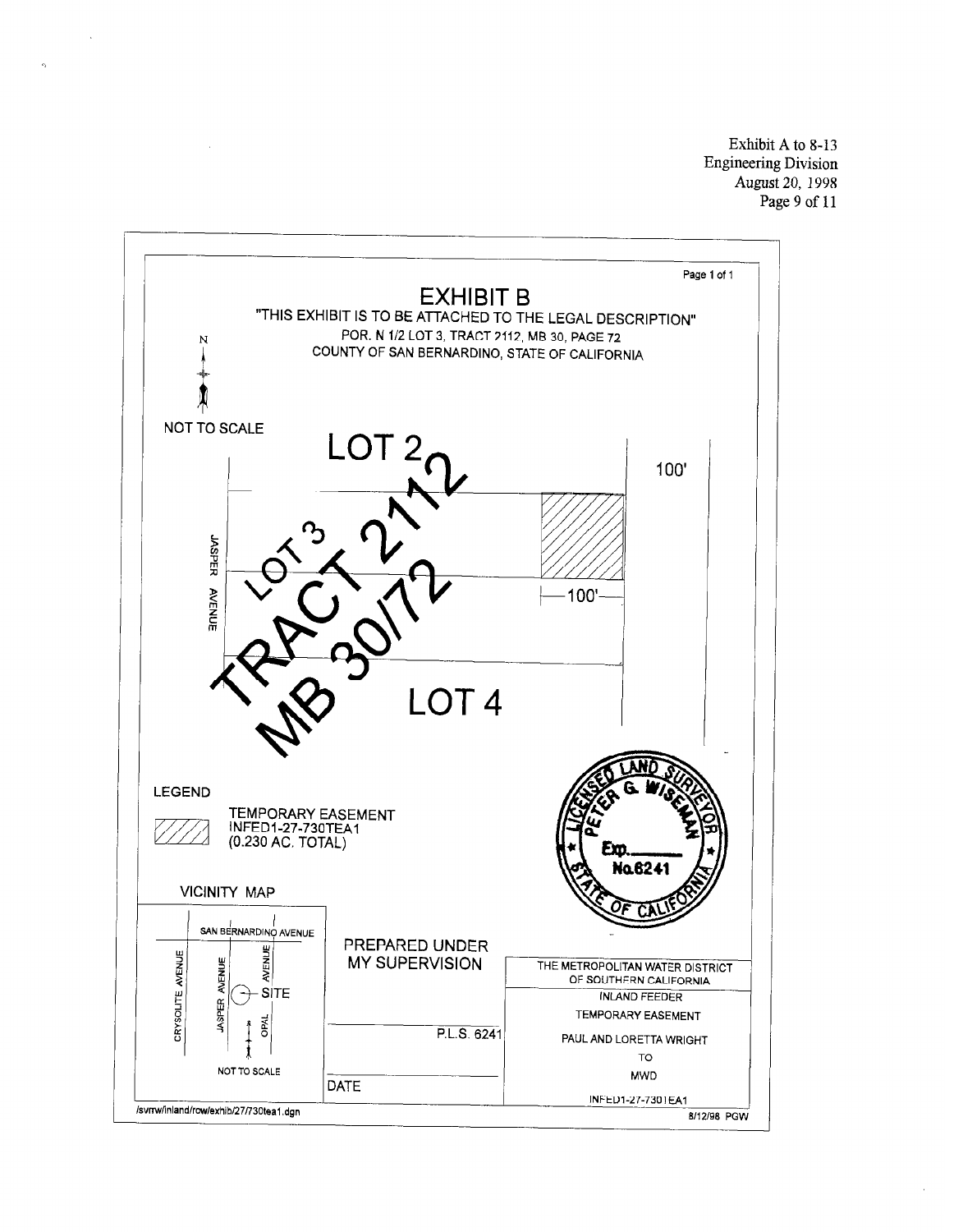Exhibit A to 8-13 Engineering Division August 20, 1998 Page 10 of 11

### EXHIBIT A

INFED 1-27-770TEAl (Temporary Easement) John R. Hyman, et ux

The easterly 100 feet of Parcel 3 of Parcel Map No. 4430 in the County of San Bernardino, State of California, as shown on map filed in Book 47, page 85 of Parcel Maps in the office of the County Recorder of said County as measured at right angles and radially from the easterly line of said Parcel 3.

PREPARED UNDER MY SUPERVISION

Peter G. Wiseman P.L.S. 6241

Date

 $\tilde{\mathcal{L}}$ 

 $\sim$